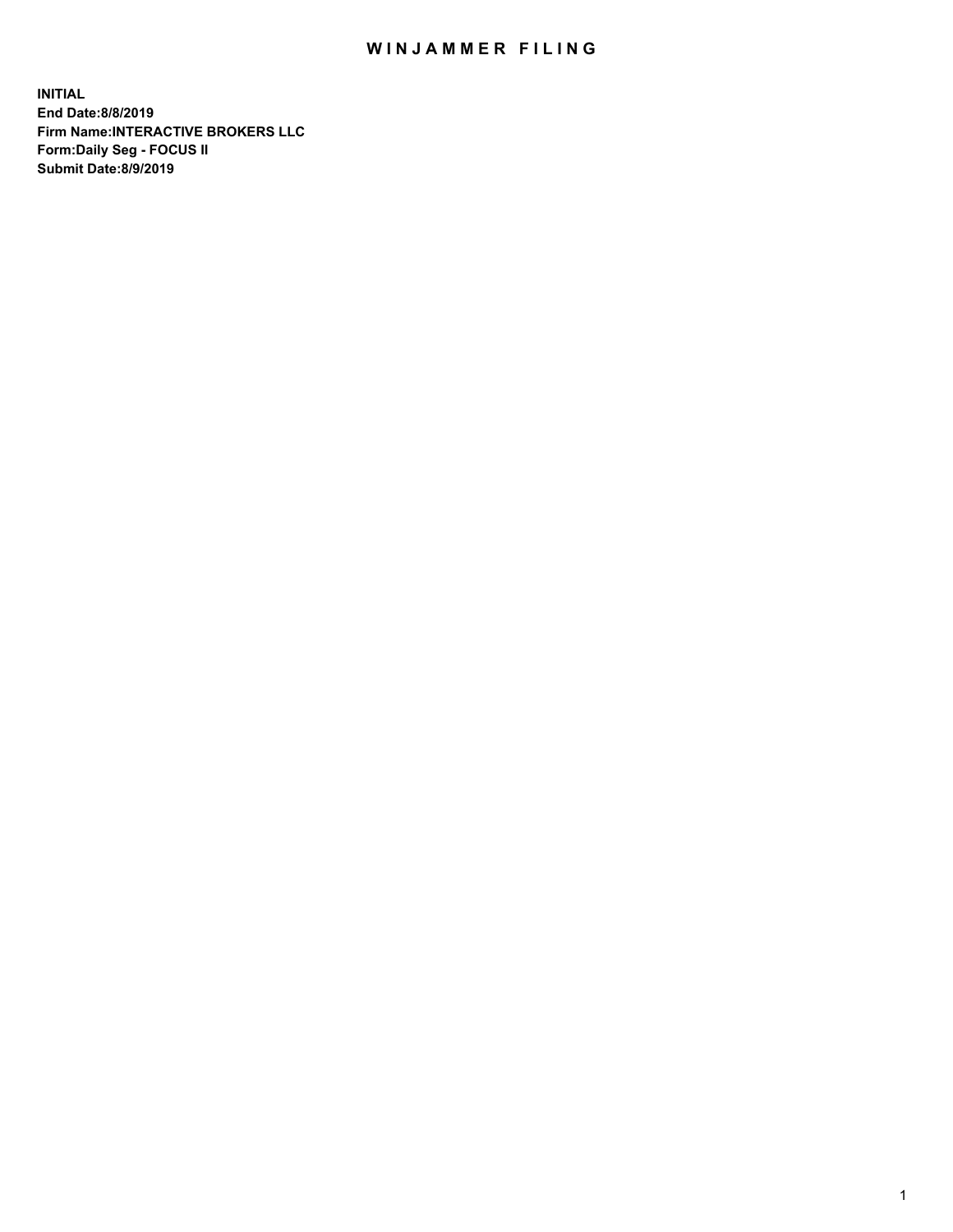**INITIAL End Date:8/8/2019 Firm Name:INTERACTIVE BROKERS LLC Form:Daily Seg - FOCUS II Submit Date:8/9/2019 Daily Segregation - Cover Page**

| Name of Company                                                                                                                                                                                                                                                                                                                | <b>INTERACTIVE BROKERS LLC</b>                                                      |
|--------------------------------------------------------------------------------------------------------------------------------------------------------------------------------------------------------------------------------------------------------------------------------------------------------------------------------|-------------------------------------------------------------------------------------|
| <b>Contact Name</b>                                                                                                                                                                                                                                                                                                            | James Menicucci                                                                     |
| <b>Contact Phone Number</b>                                                                                                                                                                                                                                                                                                    | 203-618-8085                                                                        |
| <b>Contact Email Address</b>                                                                                                                                                                                                                                                                                                   | jmenicucci@interactivebrokers.c<br>om                                               |
| FCM's Customer Segregated Funds Residual Interest Target (choose one):<br>a. Minimum dollar amount: ; or<br>b. Minimum percentage of customer segregated funds required:% ; or<br>c. Dollar amount range between: and; or<br>d. Percentage range of customer segregated funds required between:% and%.                         | $\overline{\mathbf{0}}$<br>$\overline{\mathbf{0}}$<br>155,000,000 245,000,000<br>00 |
| FCM's Customer Secured Amount Funds Residual Interest Target (choose one):<br>a. Minimum dollar amount: ; or<br>b. Minimum percentage of customer secured funds required:% ; or<br>c. Dollar amount range between: and; or<br>d. Percentage range of customer secured funds required between:% and%.                           | $\overline{\mathbf{0}}$<br>$\pmb{0}$<br>80,000,000 120,000,000<br>00                |
| FCM's Cleared Swaps Customer Collateral Residual Interest Target (choose one):<br>a. Minimum dollar amount: ; or<br>b. Minimum percentage of cleared swaps customer collateral required:% ; or<br>c. Dollar amount range between: and; or<br>d. Percentage range of cleared swaps customer collateral required between:% and%. | $\overline{\mathbf{0}}$<br>$\underline{\mathbf{0}}$<br>0 <sub>0</sub><br>00         |

Attach supporting documents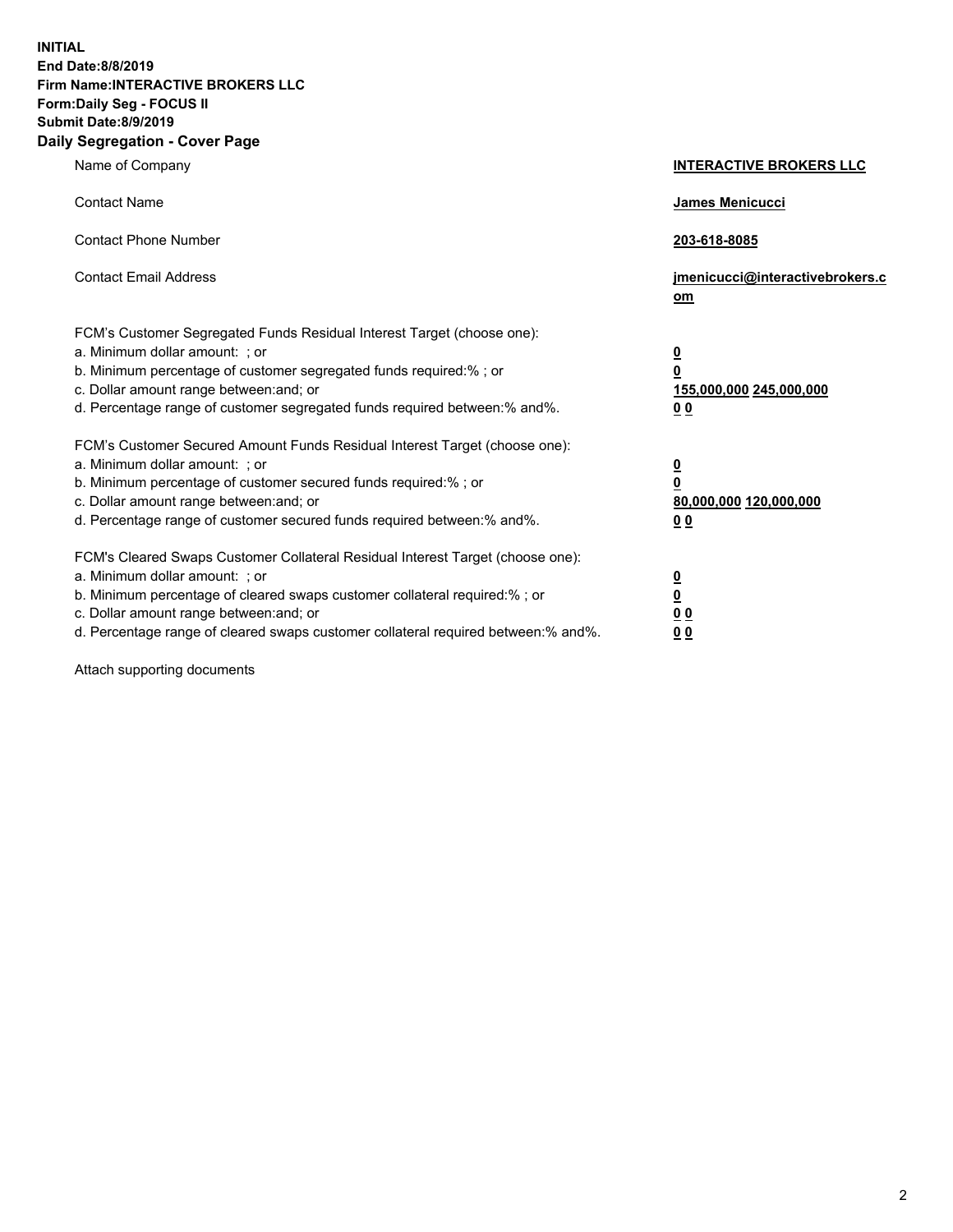## **INITIAL End Date:8/8/2019 Firm Name:INTERACTIVE BROKERS LLC Form:Daily Seg - FOCUS II Submit Date:8/9/2019 Daily Segregation - Secured Amounts**

|     | 2011, Ocglegation - Oceaned Anioanto                                                                       |                                                |
|-----|------------------------------------------------------------------------------------------------------------|------------------------------------------------|
|     | Foreign Futures and Foreign Options Secured Amounts                                                        |                                                |
|     | Amount required to be set aside pursuant to law, rule or regulation of a foreign                           | $0$ [7305]                                     |
|     | government or a rule of a self-regulatory organization authorized thereunder                               |                                                |
| 1.  | Net ledger balance - Foreign Futures and Foreign Option Trading - All Customers                            |                                                |
|     | A. Cash                                                                                                    | 490,929,250 [7315]                             |
|     | B. Securities (at market)                                                                                  | 0 [7317]                                       |
| 2.  | Net unrealized profit (loss) in open futures contracts traded on a foreign board of trade                  | 18,638,375 [7325]                              |
| 3.  | Exchange traded options                                                                                    |                                                |
|     | a. Market value of open option contracts purchased on a foreign board of trade                             | <b>91,801</b> [7335]                           |
|     | b. Market value of open contracts granted (sold) on a foreign board of trade                               | -56,486 [7337]                                 |
| 4.  | Net equity (deficit) (add lines 1. 2. and 3.)                                                              | 509,602,940 [7345]                             |
| 5.  | Account liquidating to a deficit and account with a debit balances - gross amount                          | <b>8,532</b> [7351]                            |
|     | Less: amount offset by customer owned securities                                                           | 0 [7352] 8,532 [7354]                          |
| 6.  | Amount required to be set aside as the secured amount - Net Liquidating Equity                             | 509,611,472 [7355]                             |
|     | Method (add lines 4 and 5)                                                                                 |                                                |
| 7.  | Greater of amount required to be set aside pursuant to foreign jurisdiction (above) or line                | 509,611,472 [7360]                             |
|     | 6.                                                                                                         |                                                |
|     | FUNDS DEPOSITED IN SEPARATE REGULATION 30.7 ACCOUNTS                                                       |                                                |
| 1.  | Cash in banks                                                                                              |                                                |
|     | A. Banks located in the United States                                                                      | 75,249,804 [7500]                              |
|     | B. Other banks qualified under Regulation 30.7                                                             | 0 [7520] 75,249,804 [7530]                     |
| 2.  | Securities                                                                                                 |                                                |
|     | A. In safekeeping with banks located in the United States                                                  | 461,844,775 [7540]                             |
|     | B. In safekeeping with other banks qualified under Regulation 30.7                                         | 0 [7560] 461,844,775 [7570]                    |
| 3.  | Equities with registered futures commission merchants                                                      |                                                |
|     | A. Cash                                                                                                    | $0$ [7580]                                     |
|     | <b>B.</b> Securities                                                                                       | $0$ [7590]                                     |
|     | C. Unrealized gain (loss) on open futures contracts                                                        | $0$ [7600]                                     |
|     | D. Value of long option contracts                                                                          | $0$ [7610]                                     |
|     | E. Value of short option contracts                                                                         | 0 [7615] 0 [7620]                              |
| 4.  | Amounts held by clearing organizations of foreign boards of trade                                          |                                                |
|     | A. Cash                                                                                                    | $0$ [7640]                                     |
|     | <b>B.</b> Securities                                                                                       | $0$ [7650]                                     |
|     | C. Amount due to (from) clearing organization - daily variation                                            | $0$ [7660]                                     |
|     | D. Value of long option contracts                                                                          | $0$ [7670]                                     |
|     | E. Value of short option contracts                                                                         | 0 [7675] 0 [7680]                              |
| 5.  | Amounts held by members of foreign boards of trade                                                         |                                                |
|     | A. Cash                                                                                                    | 80,184,164 [7700]                              |
|     | <b>B.</b> Securities                                                                                       | $0$ [7710]                                     |
|     | C. Unrealized gain (loss) on open futures contracts                                                        | 24,075,636 [7720]                              |
|     | D. Value of long option contracts                                                                          | <b>91,801</b> [7730]                           |
|     | E. Value of short option contracts                                                                         | <mark>-56,486</mark> [7735] 104,295,115 [7740] |
| 6.  | Amounts with other depositories designated by a foreign board of trade                                     | 0 [7760]                                       |
| 7.  | Segregated funds on hand                                                                                   | $0$ [7765]                                     |
| 8.  | Total funds in separate section 30.7 accounts                                                              | 641,389,694 [7770]                             |
| 9.  | Excess (deficiency) Set Aside for Secured Amount (subtract line 7 Secured Statement<br>Page 1 from Line 8) | 131,778,222 [7380]                             |
| 10. | Management Target Amount for Excess funds in separate section 30.7 accounts                                | 80,000,000 [7780]                              |
| 11. | Excess (deficiency) funds in separate 30.7 accounts over (under) Management Target                         | 51,778,222 [7785]                              |
|     |                                                                                                            |                                                |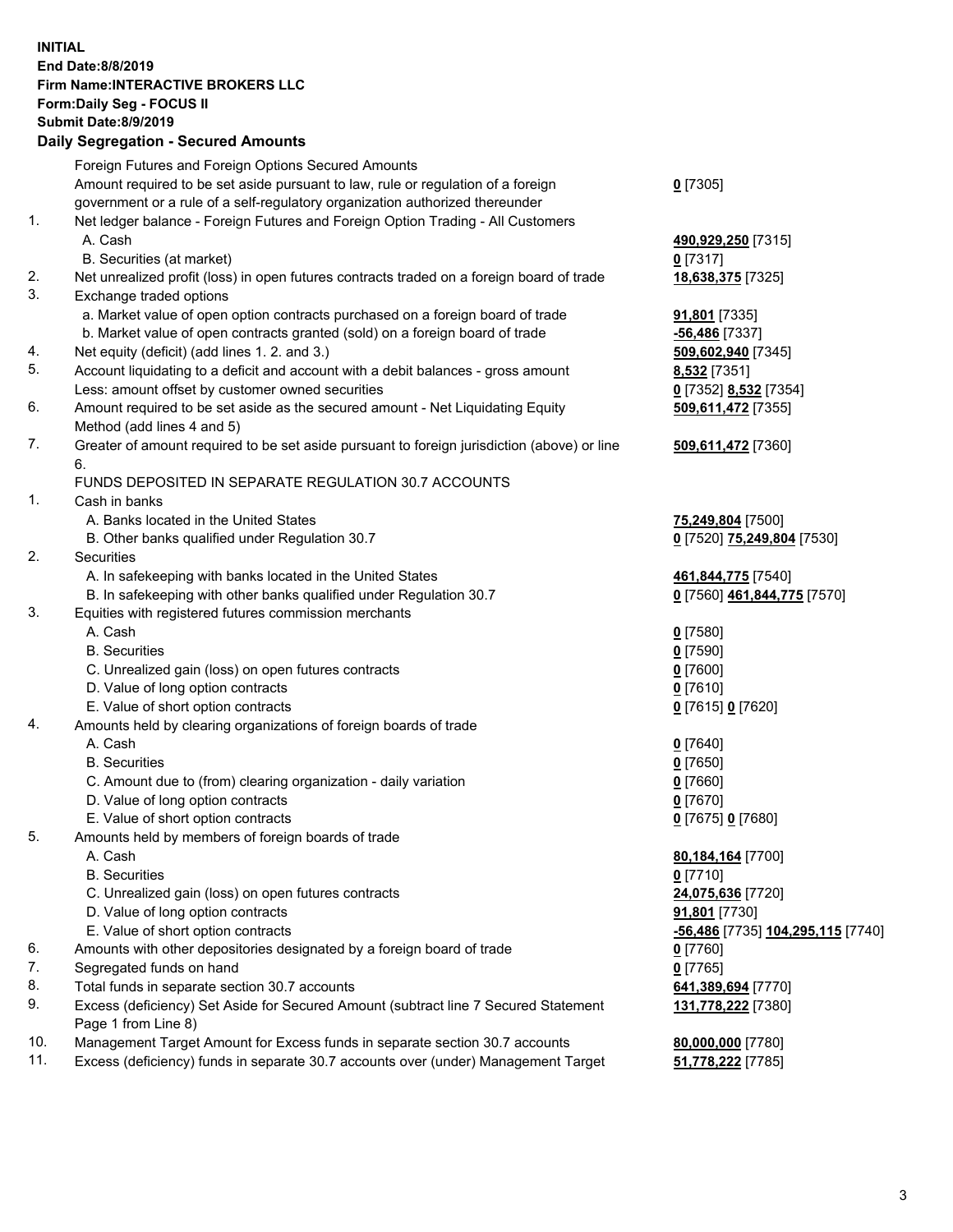**INITIAL End Date:8/8/2019 Firm Name:INTERACTIVE BROKERS LLC Form:Daily Seg - FOCUS II Submit Date:8/9/2019 Daily Segregation - Segregation Statement** SEGREGATION REQUIREMENTS(Section 4d(2) of the CEAct) 1. Net ledger balance A. Cash **4,240,488,600** [7010] B. Securities (at market) **0** [7020] 2. Net unrealized profit (loss) in open futures contracts traded on a contract market **-87,125,204** [7030] 3. Exchange traded options A. Add market value of open option contracts purchased on a contract market **261,398,846** [7032] B. Deduct market value of open option contracts granted (sold) on a contract market **-320,626,135** [7033] 4. Net equity (deficit) (add lines 1, 2 and 3) **4,094,136,107** [7040] 5. Accounts liquidating to a deficit and accounts with debit balances - gross amount **1,208,411** [7045] Less: amount offset by customer securities **0** [7047] **1,208,411** [7050] 6. Amount required to be segregated (add lines 4 and 5) **4,095,344,518** [7060] FUNDS IN SEGREGATED ACCOUNTS 7. Deposited in segregated funds bank accounts A. Cash **1,084,419,192** [7070] B. Securities representing investments of customers' funds (at market) **1,848,751,830** [7080] C. Securities held for particular customers or option customers in lieu of cash (at market) **0** [7090] 8. Margins on deposit with derivatives clearing organizations of contract markets A. Cash **5,553,002** [7100] B. Securities representing investments of customers' funds (at market) **1,437,678,616** [7110] C. Securities held for particular customers or option customers in lieu of cash (at market) **0** [7120] 9. Net settlement from (to) derivatives clearing organizations of contract markets **-8,858,329** [7130] 10. Exchange traded options A. Value of open long option contracts **262,917,581** [7132] B. Value of open short option contracts **-322,223,228** [7133] 11. Net equities with other FCMs A. Net liquidating equity **0** [7140] B. Securities representing investments of customers' funds (at market) **0** [7160] C. Securities held for particular customers or option customers in lieu of cash (at market) **0** [7170] 12. Segregated funds on hand **0** [7150] 13. Total amount in segregation (add lines 7 through 12) **4,308,238,664** [7180] 14. Excess (deficiency) funds in segregation (subtract line 6 from line 13) **212,894,146** [7190] 15. Management Target Amount for Excess funds in segregation **155,000,000** [7194] 16. Excess (deficiency) funds in segregation over (under) Management Target Amount **57,894,146** [7198]

Excess